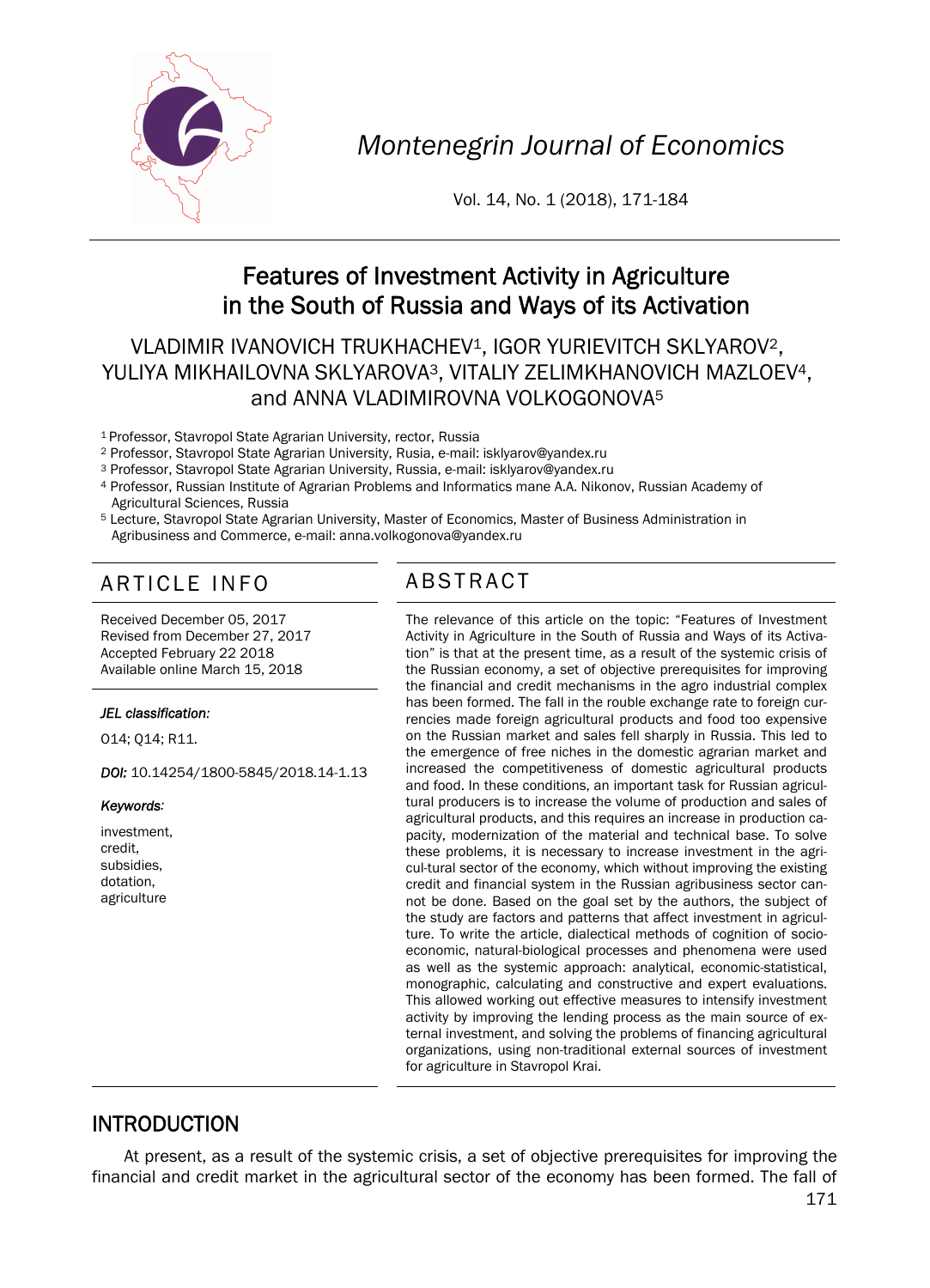the rouble exchange rate to foreign currencies led to a sharp rise in the cost of imports of food and agricultural products, and conditions were created for profitable investment in agriculture in Russia. In this situation, investors (especially Western ones) faced a high probability of losing the Russian market, including the influence of sanctions. Accordingly, the stimulation of investments, including foreign ones, in agricultural and processing production in Russia has become vitally important and relevant.

The modern market mechanism for investment financing allowed forming new channels for attracting and using financial resources and provided an increase in the volume of portfolio and direct Russian and foreign investments. This was facilitated by a consistent agrarian policy, including the creation of a regulatory and legal framework to protect the rights of the investor and stimulate investment. At the same time, due to the reduction of investments in all sources of financing, currently the volume of investments in the agrarian sector of the economy has not reached the level of the 1990s and does not allow solving the accumulated problems in the agro-industrial complex, and the lack of financial resources does not cover the existing demand for investments in this sector. The analysis of scientific publications shows that many foreign and domestic scientists, economists and practitioners devoted their works to the study of the problems of the investment process and investment activity G. Birman and S. Schmidt (2009), I. A. Blank (1995), L. J. Gitman and M. D. Joehnk (1999), A. Ya. Kibirov and E. E. Burykh (2011), V. Z. Mazloev (2015), J. Perard (1999), F. Fabozzi (2000), W. Sharpe (2008), Povolná and Švarcová (2017), Vojtovič (2016) and many others.

However, certain theoretical and methodological issues of the investment process and investment activities have not been studied enough.In this regard, for modern economic science, an important task is to study the essence of the categories "investment", "investment process" and "investment activity", and on the basis of the analysis of the main components of the investment process and investment activities, the rationale for their use depending on the level of functioning of the investment system.

Based on the analysis of the interpretation of the concept of investment, in modern economic conditions, one of the main roles in the development of the organizational and economic mechanism of investment activity in agriculture is assigned to internal investment resources, the financing mechanism of which requires compliance with the following conditions: the balance of interests, the unity of commercial conditions, the mutuality of guarantees, the coherence of joint action, the absence of discrimination of one of the partners, the overall risk, the stability of the relationship, a certain duration in time. Certainly, there is no doubt that this condition ensures the functioning of the organizational and economic mechanism of investment.However, in our opinion, all these conditions are not internal, but external in relation to its action and express those signs that can contribute to the development or adaptation of the organizational economic mechanism of investment to the external environment.

Investigation of the essence of investment activity made it possible to determine the sources and methods of financing the organizational and economic mechanism of investment of the Russian agro industrial complex, as well as factors influencing the investment activity in agriculture, which are presented in Figure 1. Proceeding from the foregoing, the organizational and economic mechanism of investing in the agrarian sphere is a system of organizational, managerial, economic, legal and regulatory actions, methods and processes. Theyform and influence the order of implementation of investment activities and the flow of investment processes in agriculture and also influence the development of related spheres of agro industrial complex, which should contribute to the achievement of the expected economic, social, innovative, environmental and other results.

The mechanism of investing is formed by the interaction of certain parts consisting of elements of the economic system, such as productive forces, technical-economic, organizationaleconomic and production relations, and includes organizational and economic methods (forecasting, planning, taxation, insurance, depreciation, crediting, leasing, pricing, incentives, etc.), tools or levers of influence (size of profits, income, methods and rates of depreciation, credit and tax rates, exchange rates, etc.), as well as legal and information support.

172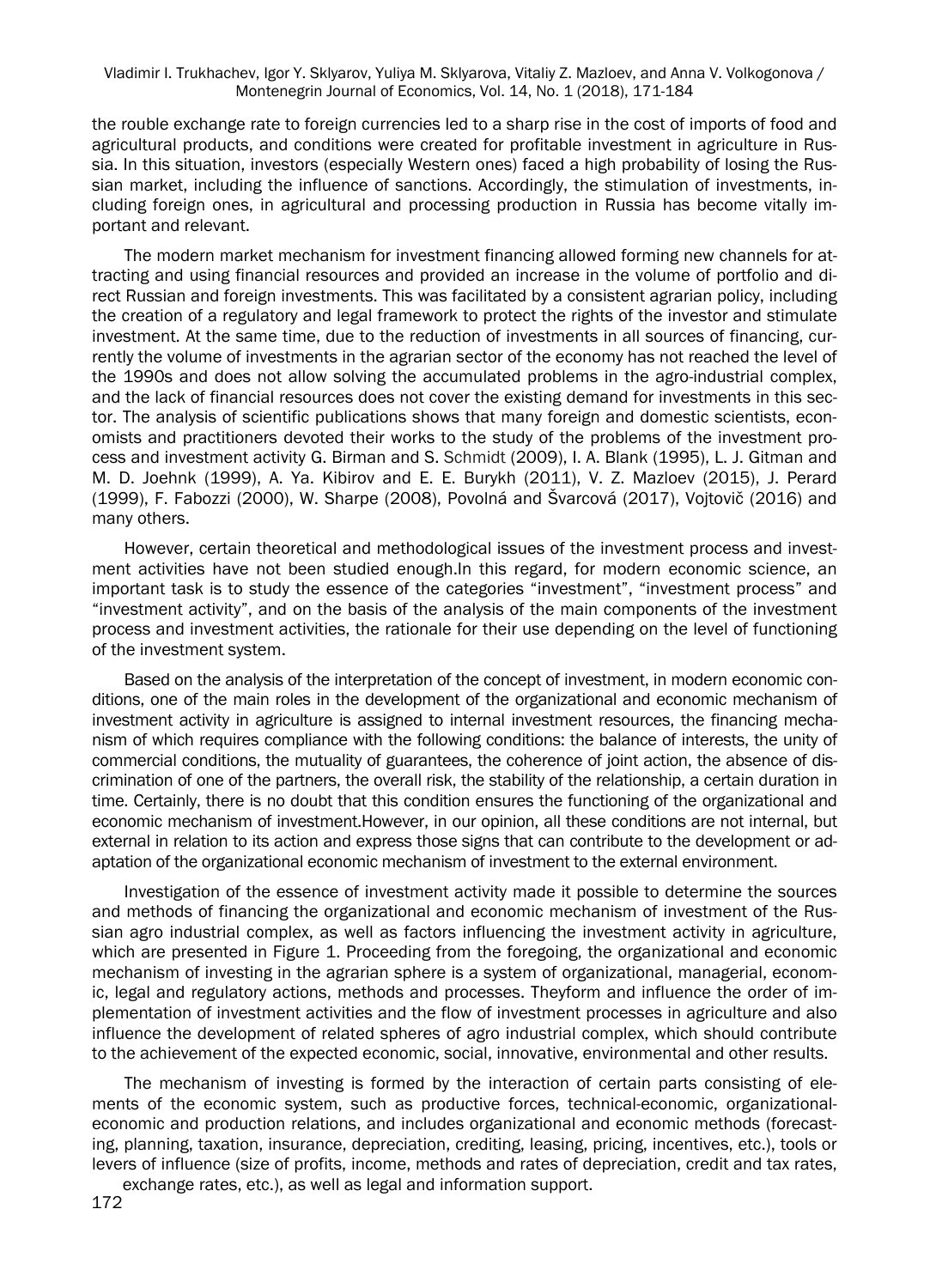Figure 1. Scheme of the Basic Elements of the Organizational and Economic Mechanism of Investment Activity, providing investment activity in agriculture

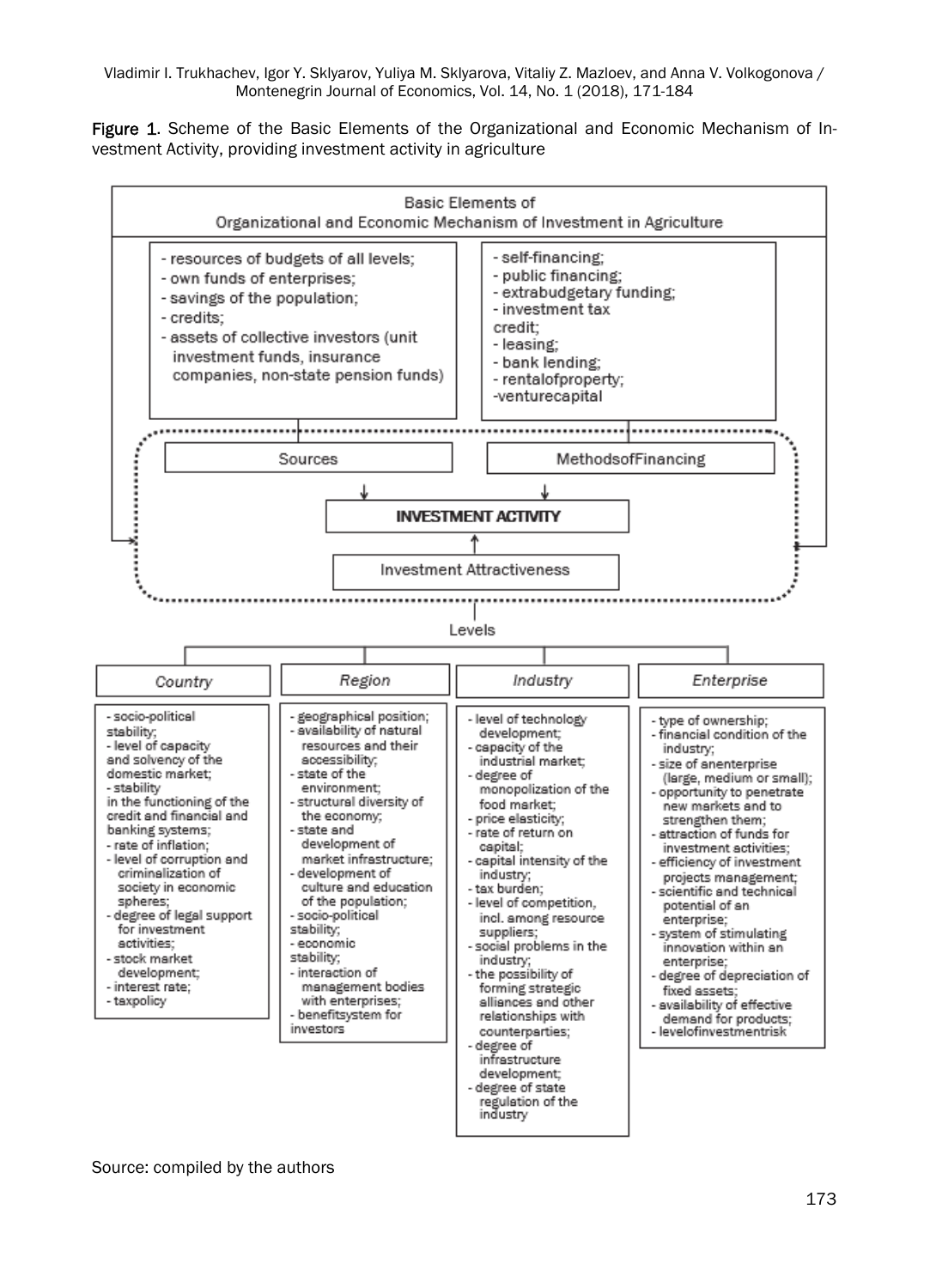## 1. RESULT

To date, one of the main objectives of the reforms in agriculture is the creation of new mechanisms that meet the requirements of enhancing innovation and investment, as well as economic development and recovery from the crisis. All financial, credit, commodity and leasing investments should be directed to the industries ensuring the achievement of the most effective and fast results (Mentel et al., 2017). In general, in a tough competition between states, regions and organizations in the financial market, attracting a sufficient amount of investment, only those who will most effectively be able to take advantage of them will benefit.To improve the investment climate in the agrarian sector of the economyit is necessary:

- $-$  to increase the efficiency of agricultural production, ensure the growth of financial savings and their transformation into investment.
- to ensure predictability, assurance and wide access to government support for agricultural producers on budget programs.
- to restore rational international economic and scientific and production relations, to create joint ventures with the participation of foreign investors.
- to form integrated agro-industrial enterprises and cooperative associations in rural areas with the aim of changing the relations arising in the process of buying and selling in the free market to the relations that have arisen when distributing income from the sale of final consumption products between them.
- $-$  to continue preferential taxation of agricultural enterprises, to introduce an effective mechanism for depreciation of fixed assets.
- to make loans more affordable by reducing interest rates on loans and increasing the ratio of collateral to 1.
- $-$  to promote the development of effective interaction of science and technology.
- to provide assistance and create conditions for domestic producers, exporting their products and investing in agricultural production, focused on the production of competitive goods.

The proposed measures will partly solve the problem of the lack of financial resources for investments, as own and attracted investment resources for renewal of fixed assets of the agrarian sphere are not enough. Therefore, it is necessary to improve the organizational and economic mechanism of investment activity of agricultural enterprises, which would be able to mobilize all internal opportunities to ensure the development of the agrarian economy and creation of conditions for effective attraction of investments in agriculture of Russia. The process of a national investment policy developing increasingly focuses on new development strategies (Androniceanu, 2017). Most states seek to attract and encourage foreign investment in order to strengthen productive capacity and sustainable development. At the same time, many countries are currently strengthening foreign investment regulation, making greater use of industrial policy in strategic sectors, tightening selection and monitoring procedures and carefully checking international capital mergers and acquisitions of assets (Ohanyan and Androniceanu, 2017). The risk remains that some of these measures are taken for protectionist purposes (Report of World Investment, 2014). At the same time, both in Russia and in foreign countries, agriculture is one of the priority and strategic sectors of the economy supported by the state and in need of additional investment.

As the results of the monitoring conducted by the United Nations Conference on Trade and Development (UNCTAD) showed, in 2013 59 countries and territories adopted 87 policy measures affecting foreign investment. The national investment policy continued to be focused on the promotion and liberalization of investments. At the same time, the total share of regulatory and restrictive investment policy measures continued to increase and increased from 25% to 27% (Fig. 2). Measures to liberalize investment included a number of decisions on privatization in countries with economies in transition. Most of the measures directly aimed at liberalizing foreign investment were adopted in Asian countries and concerned mainly the telecommunications and energy sectors.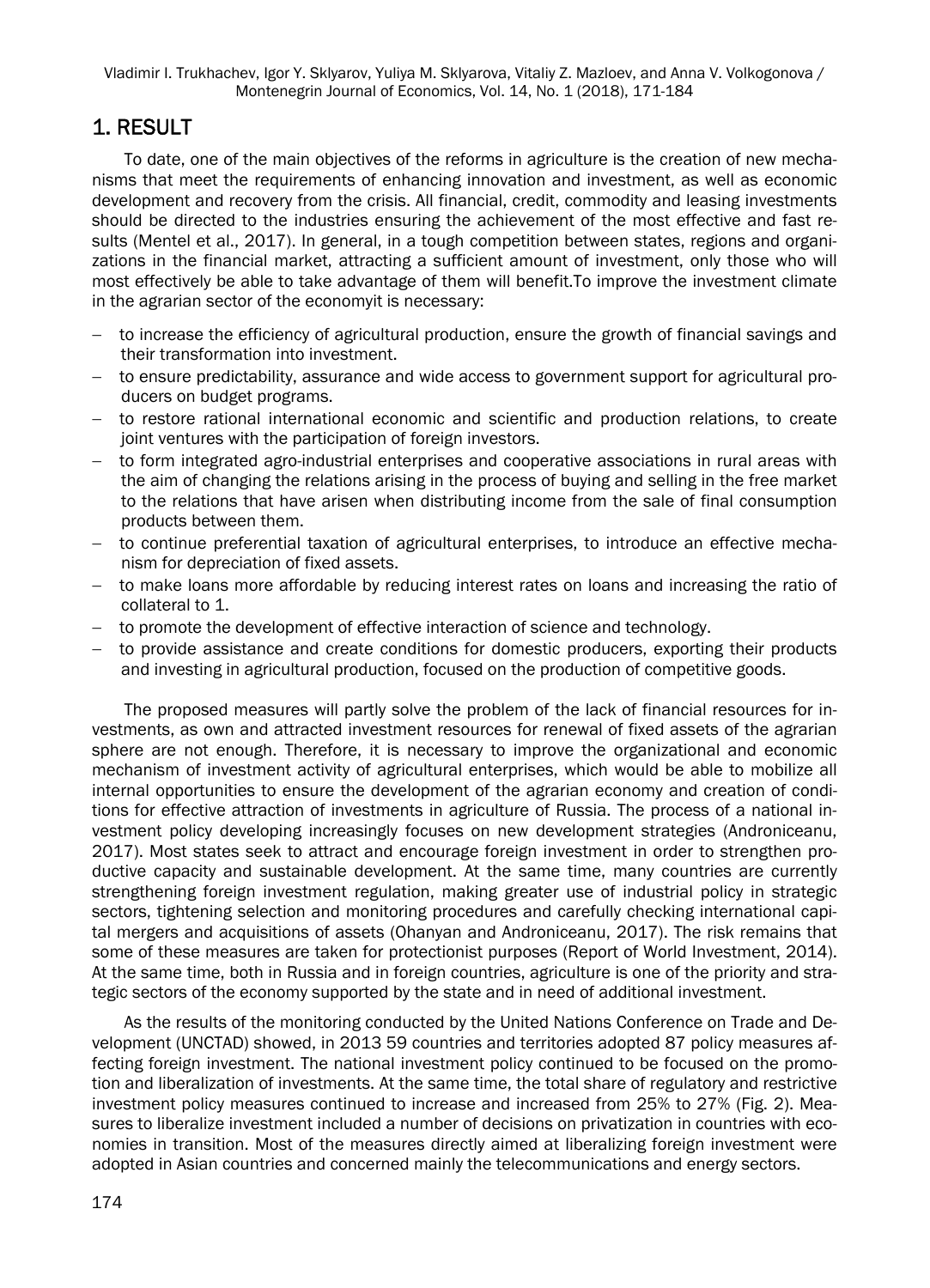



Source: UNCTAD, World Investment Report 2014

New restrictive and regulatory measures in the field of FDI included a number of cases of refusal to implement projects of foreign investors. One of the new phenomena is the efforts made by the governments of countries in order to prevent the withdrawal of investments by foreign investors.Faced with the effects of economic crises and persistently high unemployment, some countries have introduced new requirements regarding the approval of companies' plans to transfer production activities and reduce the number of employees. In addition, some home countries of multinational companies (MCs) began to stimulate the return of investments of their MCs located abroad.

To activate investment in agriculture, countries use different incentive tools, but they are based, in most cases, on available credit resources for farmers. A. Ya. Kibirov concludes that "... *the financing of agriculture of different countries occurs according to several scenarios*" (Kibirov et al, 2011). At the same time, it should be noted that there are no clear lines between them and in each country there are various forms of organization of agricultural crediting. Today there is a situation in the world, and Russia is not an exception, characterized by the increasing role of the state support of investment activity in agriculture through subsidizing credit rates, granting loans at a reduced rate or with a delay in the first payment as the main engine of economic growth. It is important to control whether subsidies reach agricultural producers and how they are distributed among different categories and groups of enterprises. It is necessary to focus the attention of Russian legislators on the search for new forms and methods of rendering assistance to agriculture, and also pay closer attention to how this assistance is used on the ground.

Taking into account the foreign experience of stimulating investment activities and the specifics of the Russian agrarian sector in modern conditions, it is necessary to improve the investment climate, which will create conditions for sustainable economic growth. Simultaneously with the reduction in investment risk, the region's investment attractiveness needs to be increased. One of the important tasks of economic policy is to create the necessary conditions for business development and investment, to increase the competitiveness of the agricultural sector of the economy of the South of Russia. In this article, the features of investment activity are considered and ways of its activation are determined by the example of one of the largest agrarian regions of the South of Russia in Stavropol Krai and the adjacent territories.

The future of Stavropol Krai cannot be imagined without a developed agro-industrial sector of the economy, which is one of the main national economic complexes that determines the conditions for maintaining the vital activity of the population, as well as the efficiency of the entire region's production. Stavropol Krai is one of the largest agro-industrial regions of Russia and the North Caucasus Federal District (NCFD). Agriculture occupies 12.0% in the GRP of Stavropol Krai,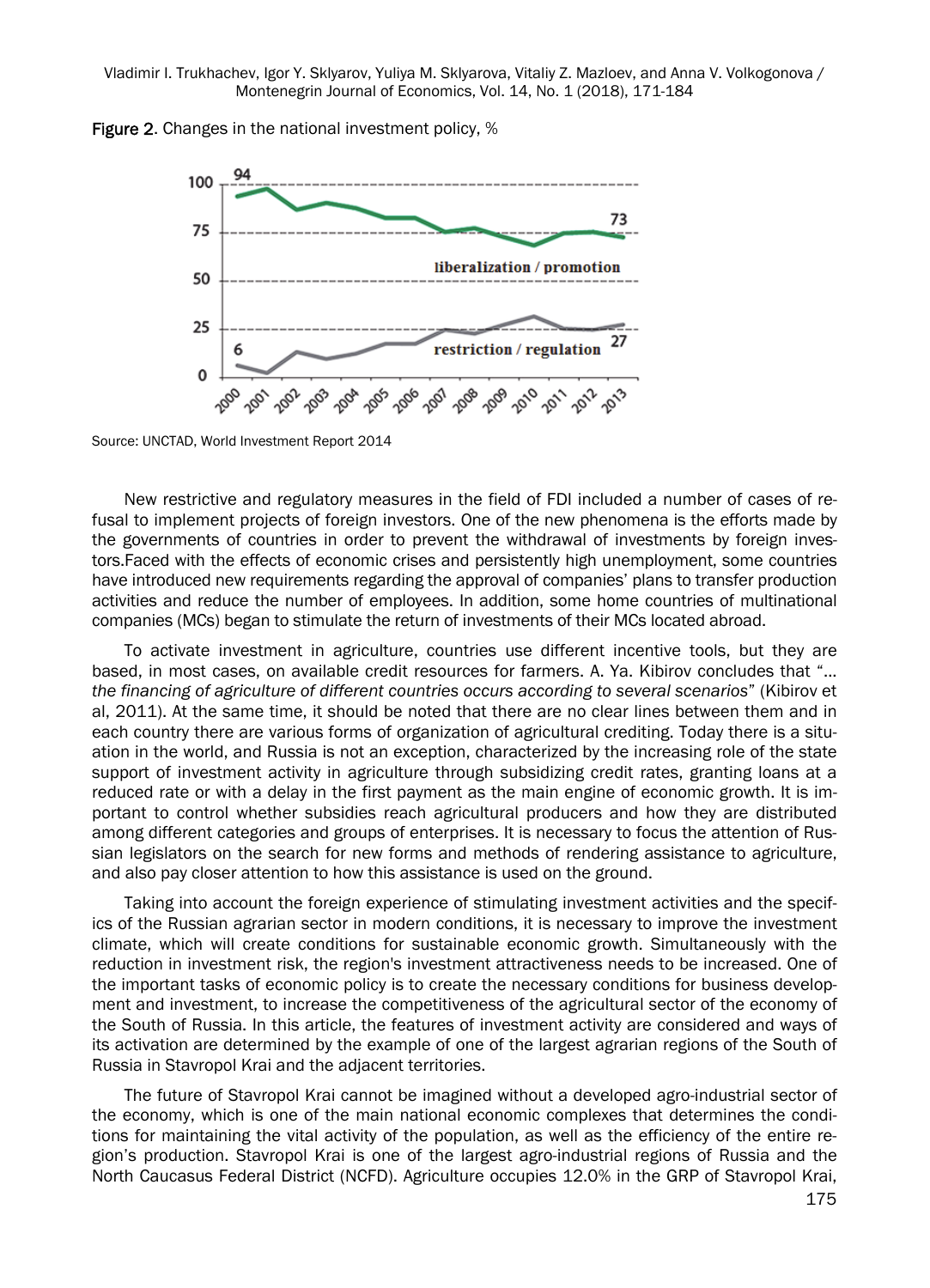in the GRP of the NCFD - 4.2%, in the GRP of the Russian Federation - 0.1%. This over the past three years has provided agriculture with a third position in the rating of the basic industries of the regional economy. The total area of agricultural lands of the region is 5787.3 thousand hectares, including 3995.7 thousand hectares of arable land (69% of the total agricultural land), pastures - 1628.1 thousand hectares. In 2015, Stavropol Krai produced agricultural products per capita on 62.7 thousand roubles. By this indicator the region ranks  $10<sup>th</sup>$  in the Russian Federation. Stavropol Krai provides itself for most types of food. As a result, the food consumption by the population of the region is lower than the norm for fruit and berries (less than the norm by 13 kg per capita), milk (less than the standard by 40 kg per capita), while in Russia as a whole according to the norms of consumption established by the Federal Law of 03.12.2012 № 227-FZ "On the consumer basket in the whole of the Russian Federation", the consumption of bread products per capita is less by 8 kg, of vegetables and gourds by 4 kg, of milk and dairy products by 13 kg.

The share of the region in the total value of agricultural products in the Russian Federation was 3.5%. In 2015, the value of agricultural products produced in the crop sector amounted to 119.8 billion roubles, or 4.5% of the national average indicator (the fourth place in Russia). The place of the plant growing sector and the lower 10<sup>th</sup> place in the livestock sector are explained by the fact that the agriculture of Stavropol Krai specializes mainly in the production of crops (68.2% of the total value of agricultural products produced in the region), while the share of the livestock sector is 31.8%. Noting the investment attractiveness of the region, it is necessary to mention its main components, which include investment potential and investment risk. "Investment potential is a combination of economic, social, natural-geographical and other factors that should be attractive to investors". According to the National Rating Agency "Expert RA" in the rating of the investment potential of the regions of the Russian Federation, Stavropol Krai ranks 24<sup>th</sup> among 83 regions of the country (Data of the National Rating Agency "Expert RA") (Table 1).

| Indicator                                     | 2010                   | 2012          | 2013                 | 2014                 | 2015          | 2016          | Deviation 2016<br>to $2010 (+/-)$ |
|-----------------------------------------------|------------------------|---------------|----------------------|----------------------|---------------|---------------|-----------------------------------|
| The rank of investment poten-<br>tial         | 26                     | 24            | 24                   | 22                   | 22            | 21            | $+5$                              |
| The rank of investment risk                   | 8                      | 25            | 21                   | 32                   | 25            | 24            | $-16$                             |
| National credit rating (Standard<br>& Poor's) | $RuA+$                 | No data       | <b>No</b><br>data    | No data              | No data       | No data       | x                                 |
| International credit rating                   | $B+/$<br><b>Stable</b> | BB/<br>Stable | BB/<br><b>Stable</b> | BB/<br><b>Stable</b> | BB/<br>Stable | BB/<br>Stable | X                                 |

Table 1. Rating of investment potential and investment risk of Stavropol Krai

Source: data of the national rating agency "Expert RA" http://raexpert.ru/ratings/regions/, international rating agency "Standard & Poor's"; international rating agency "Fitch Ratings".

According to "Standard & Poor's", the low level of debt and the expected moderate level of financial performance have a positive impact on the investment potential rating, despite the increase in expenses. In recent years, there has been an increase in the investment attractiveness of agriculture in Stavropol Krai, which is due to a decrease in financial risks due to a decrease in the ratio of expenses to own revenues, the ratio of overdue accounts payable to the total debt of enterprises, the ratio of overdue accounts payable to the total debt of enterprises, social - by reducing the level of unemployment, share of the population with incomes below the subsistence level, overdue repayment of wages debts, managerial - due to the growth of the quality of budget man-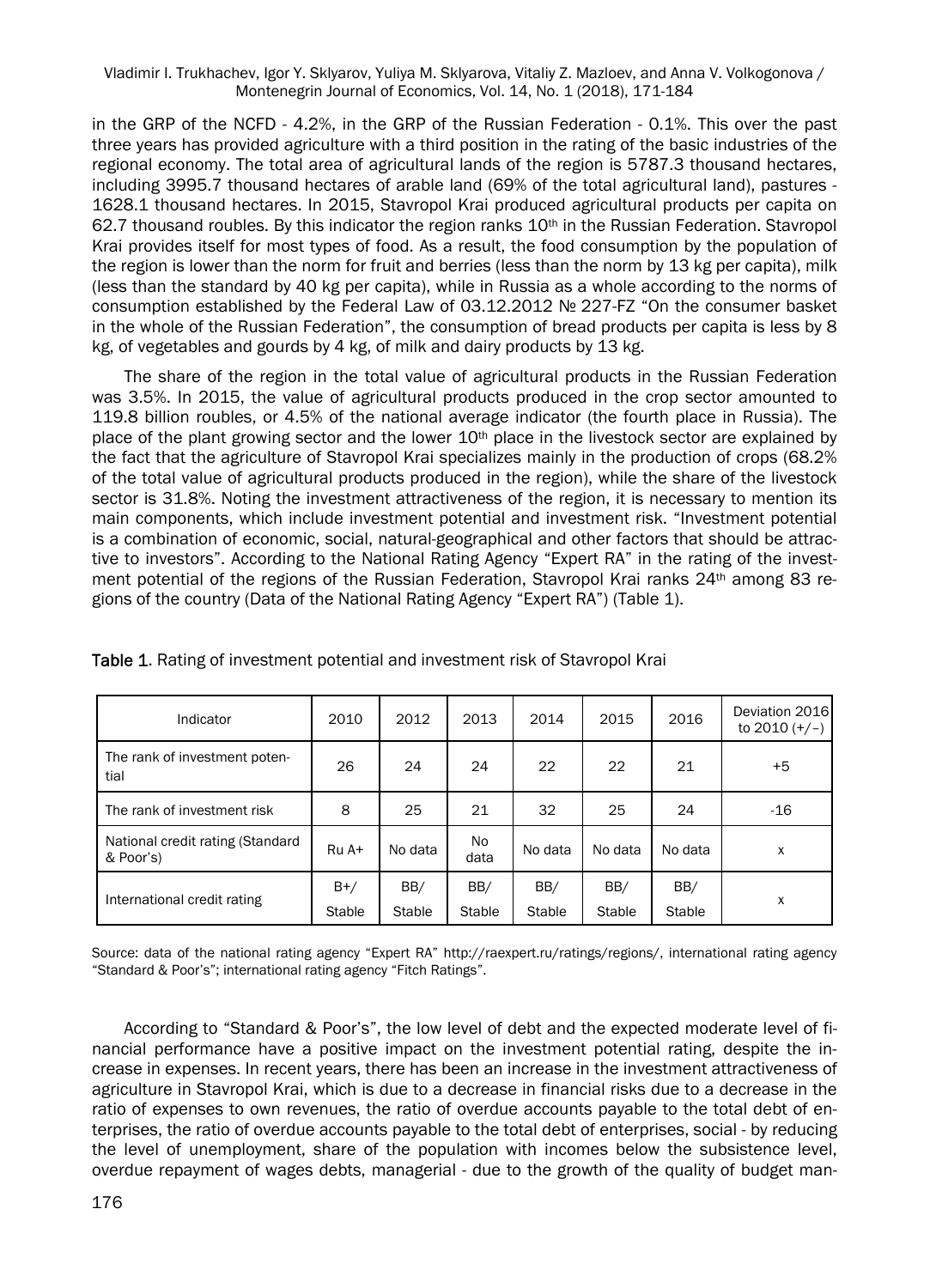agement (absence of violations of the Budget Code) and taking effective measures to stimulate investment in the real sector of the economy through a wide range of state support. For a more objective assessment of the level of social and economic development of Stavropol Krai in comparison with other regions of the South of Russia, we compiled a rating of the investment attractiveness of Stavropol and Krasnodar Krais, Rostov and Volgograd Regions on the basis of a comparative analysis of socio-economic indicators of these regions (Table 2).

Table 2. Comparative indicators of the socio-economic situation of Stavropol, Krasnodar Krais, Rostov and Volgograd Regions for January - March 2016.

| Indicator                                                                                                                              | Stavropol Krai (SK) | Krasnodar<br>Krai (KK) | Rostov<br>Region (RR) | Volgograd    |                |                | Rank           |                |
|----------------------------------------------------------------------------------------------------------------------------------------|---------------------|------------------------|-----------------------|--------------|----------------|----------------|----------------|----------------|
|                                                                                                                                        |                     |                        |                       | Region (VR)  | <b>SK</b>      | KK             | <b>RR</b>      | <b>VR</b>      |
| Turnover of organizations,<br>million roubles.                                                                                         | 264296.01           | 769799.36              | 500846.61             | 334077.7     | $\overline{4}$ | $\mathbf{1}$   | $\overline{2}$ | 3              |
| in% to January-March 2013                                                                                                              | 117.15              | 128.48                 | 116.6                 | 125.4        | 3              | $\mathbf{1}$   | $\overline{4}$ | $\overline{2}$ |
| 1. INDUSTRY                                                                                                                            |                     |                        |                       |              |                |                |                |                |
| Index of industrial production,<br>%                                                                                                   | 116.82              | 110                    | 109.34                | 106.04       | $\mathbf{1}$   | $\overline{2}$ | 3              | 4              |
| 2. AGRICULTURE                                                                                                                         |                     |                        |                       |              |                |                |                |                |
| Volume of agricultural prod-<br>ucts in current prices, million<br>roubles.                                                            | 12973.84            | 26418.48               | 13841.63              | 7828.37      | 3              | 1              | $\overline{c}$ | 4              |
| in% to January-March 2013                                                                                                              | 110.66              | 111.98                 | 115.72                | 119.46       | 4              | 3              | $\overline{2}$ | $\mathbf{1}$   |
| Number of main livestock and<br>poultry species in all catego-<br>ries of agricultural enterprises<br>March 1, 2014, thousand<br>heads | 17756.86            | 17244.26               | 12332.98              | 7744.66      | $\mathbf{1}$   | $\overline{2}$ | 3              | 4              |
| Productivity of livestock and<br>poultry in agricultural enter-<br>prises. Average milk yield per<br>cow, kg                           | 1586                | 1583                   | 1025                  | 1027         | $\mathbf{1}$   | $\overline{2}$ | 4              | 3              |
| 3. CONSTRUCTION                                                                                                                        |                     |                        |                       |              |                |                |                |                |
| New housing and industrial<br>buildings supply, thousand sq.<br>m.                                                                     | 144.9               | 1042.7                 | 458.4                 | 144.8        | 3              | 1              | $\overline{2}$ | 4              |
| in% to January-March 2013                                                                                                              | 58.3                | 119                    | 125.7                 | in 2.1 times | $\overline{4}$ | 3              | $\overline{2}$ | $\mathbf{1}$   |
| 4. TRADE AND SERVICES                                                                                                                  |                     |                        |                       |              |                |                |                |                |
| Turnover of retail trade.<br>million rubles                                                                                            | 110633.49           | 257306.83              | 182336.44             | 77780.67     | 3              | $\mathbf{1}$   | $\overline{2}$ | 4              |
| in% to January-March 2013                                                                                                              | 102.1               | 115.3                  | 102.5                 | 100.1        | 3              | $\mathbf{1}$   | $\overline{2}$ | $\overline{4}$ |
| 5. CONSUMER PRICE INDEX                                                                                                                |                     |                        |                       |              |                |                |                |                |
| March 2014 in % compared<br>to February 2014                                                                                           | 110.99              | 110.99                 | 110.99                | 111.32       | 2              | $\overline{2}$ | $\overline{2}$ | $\mathbf{1}$   |
| March 2014 in % compared<br>to December 2013                                                                                           | 111.98              | 111.98                 | 112.64                | 112.97       | 3              | 3              | $\overline{2}$ | $\mathbf{1}$   |
| 6. LIVING STANDARD OF<br><b>POPULATION</b>                                                                                             |                     |                        |                       |              |                |                |                |                |
| Monetary income per capita<br>(on average per month) in<br>January - February 2014,<br>roubles.                                        | 16429.1             | 22081.7                | 17492.5               | 14570.8      | 3              | 1              | $\overline{2}$ | 4              |
| In % to January - February<br>2013                                                                                                     | 112.7               | 115.9                  | 106.1                 | 105.5        | $\overline{2}$ | $\mathbf{1}$   | 3              | 4              |
| 7. LABOR MARKET                                                                                                                        |                     |                        |                       |              |                |                |                |                |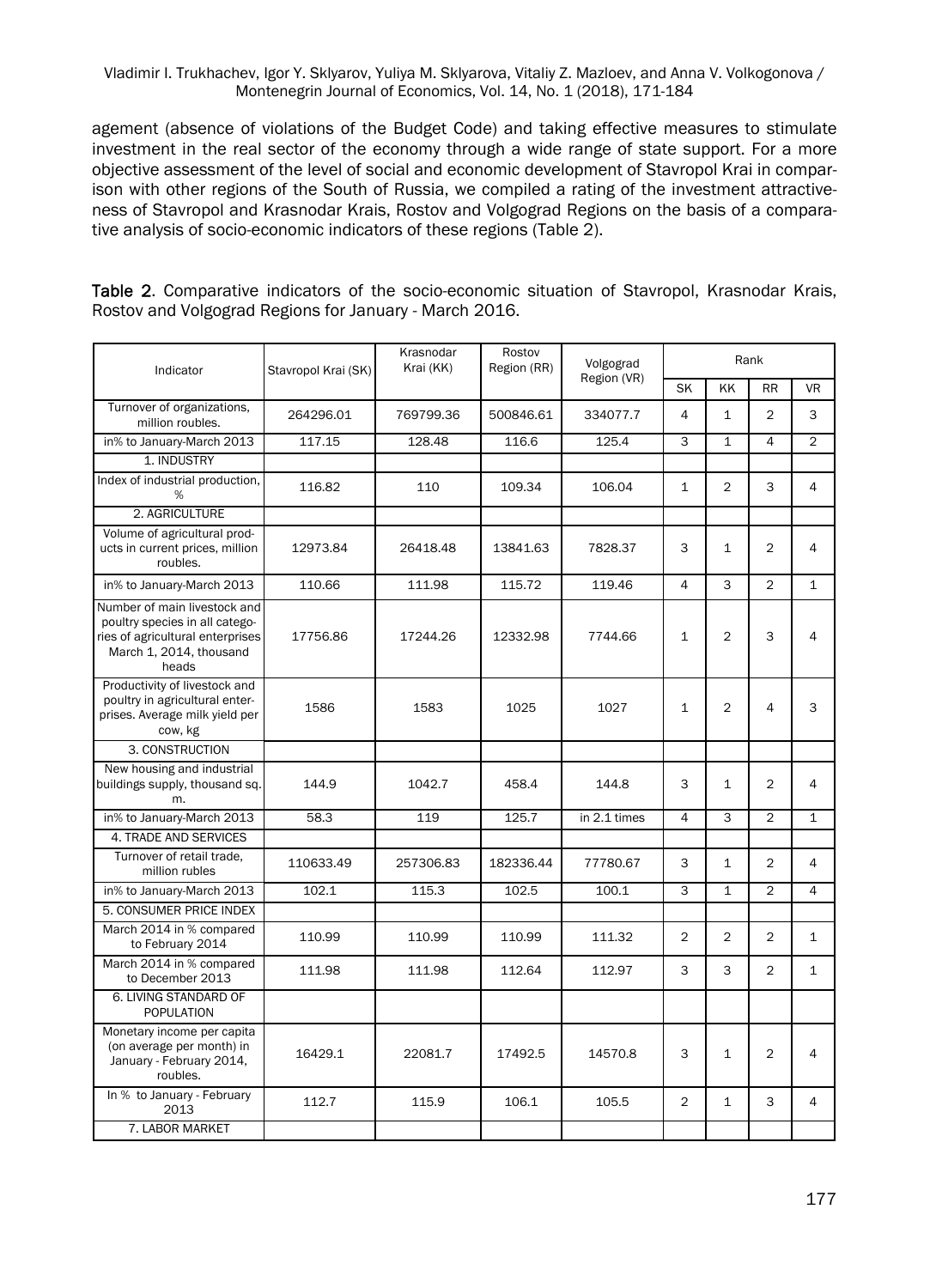| Vladimir I. Trukhachev, Igor Y. Sklyarov, Yuliya M. Sklyarova, Vitaliy Z. Mazloev, and Anna V. Volkogonova / |  |
|--------------------------------------------------------------------------------------------------------------|--|
| Montenegrin Journal of Economics, Vol. 14, No. 1 (2018), 171-184                                             |  |

| Number of officially registered<br>unemployed at the end of<br>March 2014, thousand peo-<br>ple | 16.6      | 18.5        | 18.4         | 15.2         | $\mathfrak{D}$ | 4                       | 3              | $\mathbf{1}$   |
|-------------------------------------------------------------------------------------------------|-----------|-------------|--------------|--------------|----------------|-------------------------|----------------|----------------|
| in % to the corresponding<br>period of 2013.                                                    | 90.1      | 86.4        | 100.9        | 90.4         | $\overline{2}$ | $\mathbf{1}$            | 4              | 3              |
| in % to economically active<br>population                                                       | 1.2       | 0.7         | 0.9          | 1.1          | 4              | $\mathbf{1}$            | $\overline{2}$ | 3              |
| 8. CONSOLIDATED BUDGET IN<br>JANUARY-FEBRUARY 2014.                                             |           |             |              |              |                |                         |                |                |
| Incomes, million rubles                                                                         | 13442.77  | 19459.66    | 19428.86     | 9265.08      | 3              | $\mathbf{1}$            | $\overline{2}$ | $\overline{4}$ |
| Expenses, million rubles                                                                        | 11799.7   | 29591.98    | 20950.82     | 12485.22     | 4              | $\mathbf{1}$            | $\overline{2}$ | 3              |
| Proficit $(+)$ , the deficit $(-)$ of<br>the consolidated budget                                | 1643.07   | $-10132.21$ | $-1521.85$   | $-3220.03$   | $\mathbf{1}$   | 4                       | $\overline{2}$ | 3              |
| 10. FINANCES OF LARGE and<br><b>MEDIUM ENTERPRISES IN</b><br>JANUARY-FEBRUARY 2014              |           |             |              |              |                |                         |                |                |
| The balanced financial result.<br>million rubles                                                | 4738.36   | $-5276.81$  | $-1005.73$   | 9735.33      | $\overline{2}$ | 4                       | 3              | $\mathbf{1}$   |
| in % to January-February 2013                                                                   | 82.1      |             | $\equiv$     | 124.3        | $\overline{2}$ | 4                       | $\overline{4}$ | $\mathbf{1}$   |
| Specific weight of unprofitable<br>enterprises, %                                               | 41.8      | 38.06       | 37.07        | 47.74        | 3              | $\overline{2}$          | $\mathbf{1}$   | $\overline{4}$ |
| Credit indebtedness at the<br>end of February 2014, one<br>million roubles                      | 233681.03 | 668426.44   | 430147.74    | 261098.31    | 4              | $\mathbf{1}$            | $\overline{2}$ | 3              |
| in % to the previous month                                                                      | 112.09    | 110.77      | 113.85       | 115.39       | 3              | 4                       | $\overline{2}$ | $\mathbf{1}$   |
| including overdue                                                                               | 6878.52   | 20525.34    | 15959.68     | 27578.43     | $\overline{1}$ | 3                       | $\overline{2}$ | $\overline{4}$ |
| in % to the previous month                                                                      | 114.73    | 119.68      | 113.08       | 122.76       | $\overline{2}$ | $\overline{\mathbf{a}}$ | $\overline{1}$ | 4              |
| Debit indebtedness at the<br>end of February 2014, one<br>million roubles                       | 160789.53 | 639101.54   | 231561.22    | 427364.08    | 4              | $\mathbf{1}$            | 3              | 2              |
| in % to the previous month                                                                      | 96.25     | 108.46      | 111.87       | 110.77       | $\Delta$       | 3                       | $\mathbf{1}$   | $\overline{2}$ |
| including overdue                                                                               | 15772.35  | 25118.17    | 34344.53     | 155833.26    | $\mathbf{1}$   | $\overline{2}$          | 3              | 4              |
| in % to the previous month                                                                      | 103.95    | 87.56       | 114.07       | 115.28       | $\overline{2}$ | $\mathbf{1}$            | 3              | 4              |
| The average value of rank                                                                       | X         | X           | X            | X            | 2.62           | 2.03                    | 2.41           | 2.84           |
| Rank                                                                                            | X         | X           | $\mathsf{x}$ | $\mathsf{x}$ | 3              | $\mathbf{1}$            | $\overline{2}$ | 4              |

Source: data of the territorial agency of the Federal State Statistics Service for Stavropol Krai www.stavstat.gks.ru

To assess the investment attractiveness, we chose the "method of ranks". It consists in the fact that it is necessary to rank (order) the values of the studied indicators depending on the minimum value. So, for the lowest value of the indicator 4 ranks were assigned and 1 rank for the maximum. Then it is necessary to find the average value by adding the rank value for all indicators for each region, followed by dividing by the total number of indicators.

The final stage is re-ranking: for the lowest value is  $4<sup>th</sup>$  rank and the maximum is  $1<sup>st</sup>$ . To assess the investment attractiveness, the socio-economic indicators of the regions were selected, which, in our opinion, have the greatest impact on the investment attractiveness of the regions. Each indicator was ranked according to its nature and direction (4 is the worst value and 1 is the best).

Indicators of socio-economic status of Stavropol Krai indicate a sufficiently high industrial and agricultural potential. In the rating of socio-economic indicators, Stavropol Krai was ranked the third among the surveyed regions. Industrial, agro-industrial and resort-recreational complexes have been formed in the region, which under the new economic conditions, can and should make an important contribution to solving social and economic problems. Positive impact on the investment climate is provided by the growth of the basic indicators of production of goods and services in Stavropol Krai (Figure 2).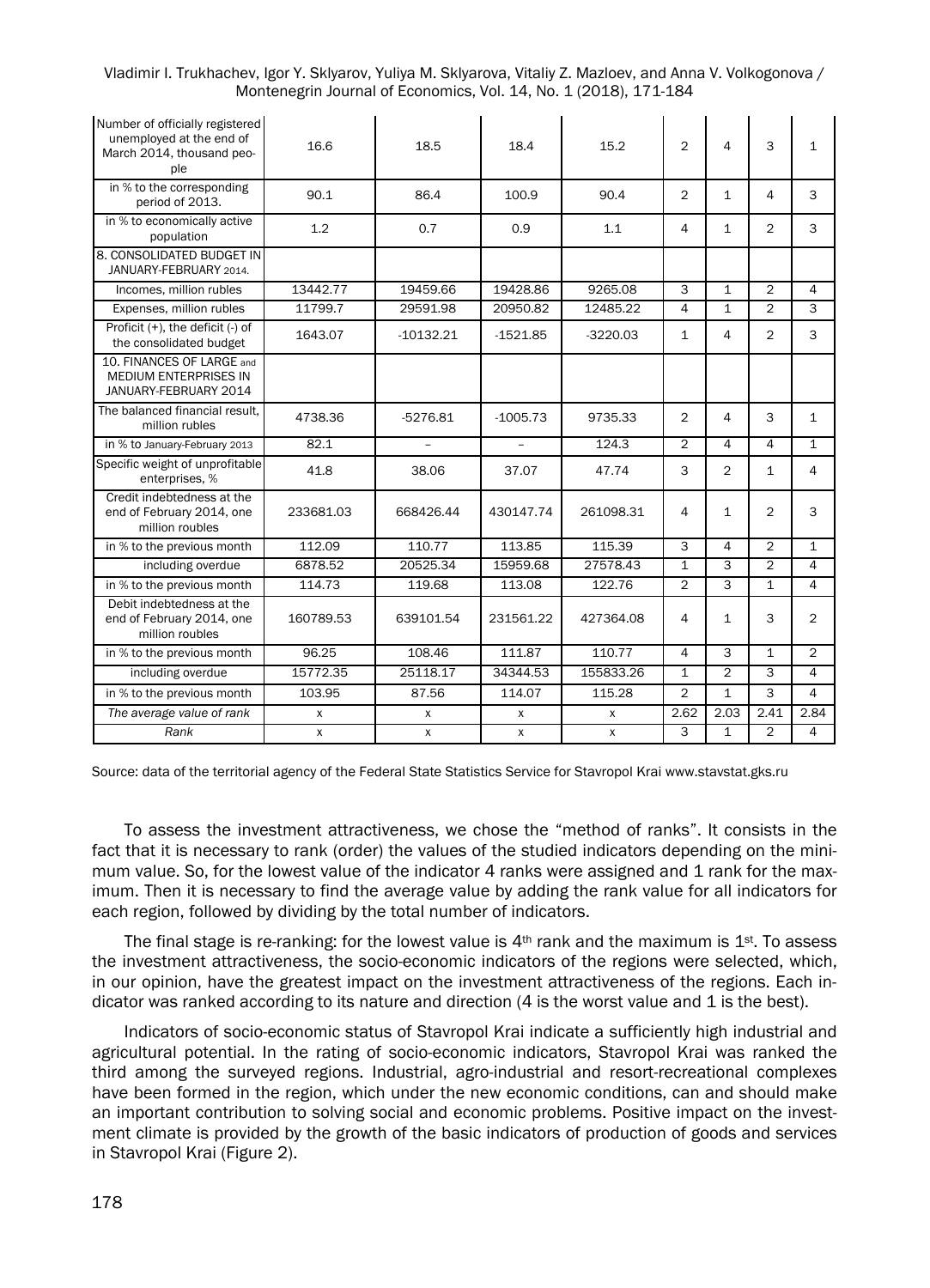Figure 2-.Change in key indicators of goods and services production in 2015 -2016. (in % to the corresponding period of the previous year)



The current investment legislation of the Russian Federation and Stavropol Krai allows us to separate financial and legal incentives for investment activities into the following types: a) standards-benefits; b) incentive standards; c) standards-declarations. According to the strength of the stimulating effect on the formation of the motivation of the subject of investment activity, benefits go to the first place, on the second and third, respectively, incentive standards and declarations.

As T.F. Kibizov noted, benefits exert a stimulating influence on the development of investment activity in various sectors of the economy, since the legal benefit provides a legitimate facilitation of the subject's position, allowing him to more fully satisfy his interests, expressed in the provision of additional, special rights (advantages) of investors (Kibizov et al, 2014). The applied standardsbenefits in Stavropol Krai, which are financial and legal incentives for investment activity, can, in turn, be divided into the following types:

- tax benefits;
- investment tax credit:
- special tax treatment;
- budgetary appropriations;
- public budget loan;
- subventions and subsidies;
- budget investments, including investments in the authorized capital of existing or newly created legal entities;
- $-$  state and municipal guarantees.

In addition, the specified standards-benefits depending on the type of legal relationship can be divided into two types:

- standards-benefits, included in the tax relations, which are: tax benefits, investment tax credit, and special tax treatment;
- standards-benefits as a part of budgetary legal relations: budgetary appropriations, public budget loan, subventions and subsidies, budget investments, including investments in the authorized capital of existing or newly created legal entities, state and municipal guarantees.

These standards-benefits are financial and legal benefits, since they act as a legitimate facilitation of the subject's position, expressed in providing him with benefits through finance, in rela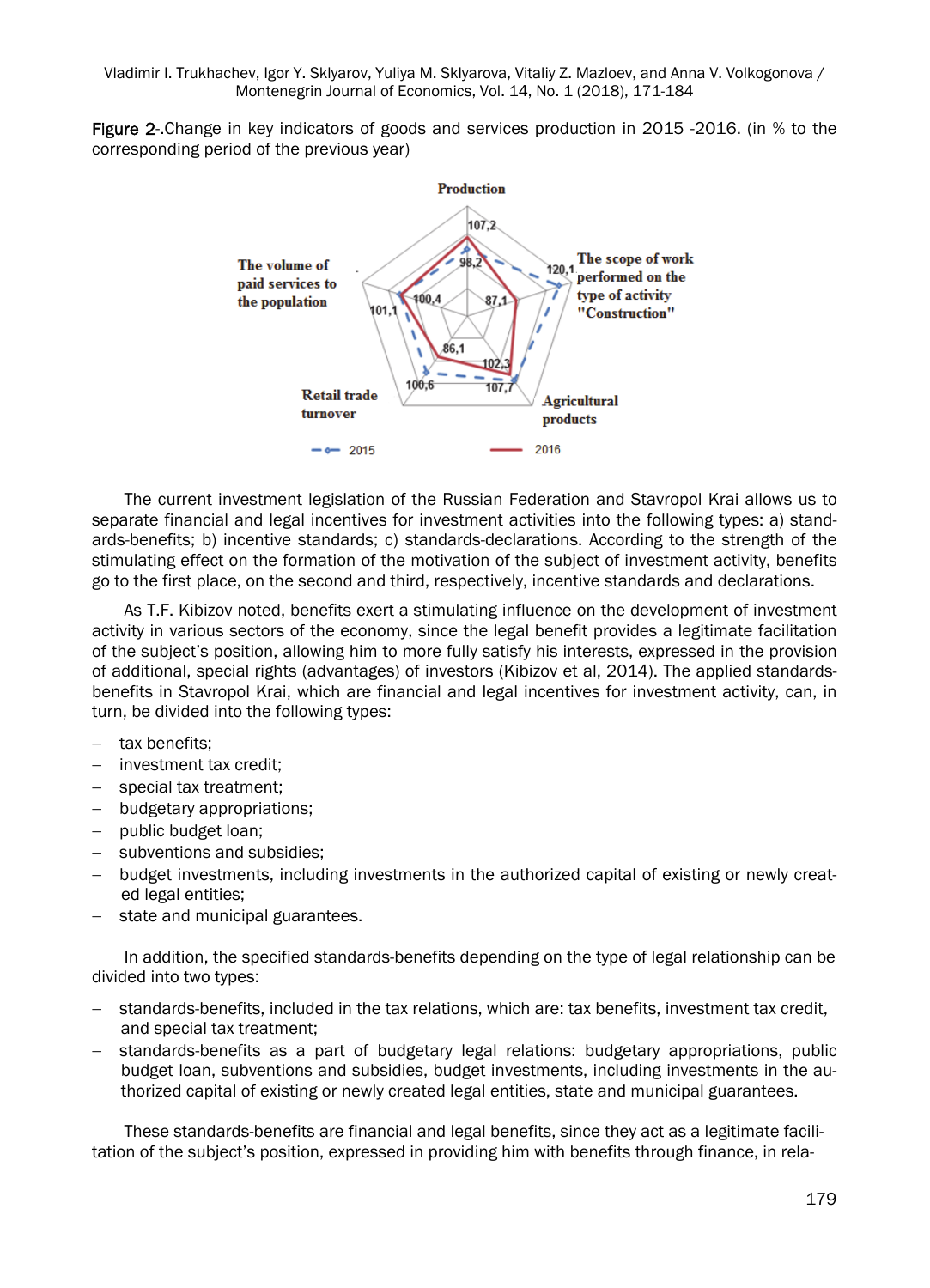tion to other participants in economic activities. A generalized system of measures for state support of investment activities in Stavropol Krai is presented in Table 3.

| Table 3. Measures of state support of investors in Stavropol Krai |  |
|-------------------------------------------------------------------|--|
|-------------------------------------------------------------------|--|

| - the reduction in the corporate income<br>- granting tax advantages<br>- State Unitary Enterprise of Stavropol Krai<br>to subjects of investment<br>"Management Company of Investment<br>tax rate for:<br>Innovation Development of Stavropol Krai"<br>activity;<br>- allocation of subsidies<br>investment project;<br>- solving social problems by facilitating the<br>from the budget of Stavro-<br>organization of the investment process, the<br>development of innovative activities and<br>pol Krai to investment<br>vestment project;<br>- the reduction in the corporate income<br>entities that implement<br>management of regional industrial, tourist-<br>recreational and technology parks in Stav-<br>tax rate for:<br>investment projects;<br>a) 2.5 %, organizations investing in fixed<br>- the establishment of<br>ropol Krai;<br>preferential rates of rent<br>- State Unitary Enterprise of Stavropol Krai<br>assets in the territory of Stavropol Krai;<br>"Guarantee fund for supporting small and<br>for the use of property<br>b) 3.5% - when implementing capital<br>owned by Stavropol Krai,<br>medium-sized businesses in the Stavropol<br>in accordance with the<br>Territory" - providing access to small and                                                                                                                                                                                                                                                                                                                                                                                                                                                                                                                                                                                                                                                                                                                                                                                                                                                                                                                                                                                                                                                                                                                                                                                                                                                                                                                                                                                                                                                                                                                                                                                                                                                                                   | Forms of State Support     | State Support Infrastructure           | <b>Tax Benefits and Preferences</b>                                                                                                                                                                                                                                                                                                                              |
|-------------------------------------------------------------------------------------------------------------------------------------------------------------------------------------------------------------------------------------------------------------------------------------------------------------------------------------------------------------------------------------------------------------------------------------------------------------------------------------------------------------------------------------------------------------------------------------------------------------------------------------------------------------------------------------------------------------------------------------------------------------------------------------------------------------------------------------------------------------------------------------------------------------------------------------------------------------------------------------------------------------------------------------------------------------------------------------------------------------------------------------------------------------------------------------------------------------------------------------------------------------------------------------------------------------------------------------------------------------------------------------------------------------------------------------------------------------------------------------------------------------------------------------------------------------------------------------------------------------------------------------------------------------------------------------------------------------------------------------------------------------------------------------------------------------------------------------------------------------------------------------------------------------------------------------------------------------------------------------------------------------------------------------------------------------------------------------------------------------------------------------------------------------------------------------------------------------------------------------------------------------------------------------------------------------------------------------------------------------------------------------------------------------------------------------------------------------------------------------------------------------------------------------------------------------------------------------------------------------------------------------------------------------------------------------------------------------------------------------------------------------------------------------------------------------------------------------------------------------------------------------------------------------------------------|----------------------------|----------------------------------------|------------------------------------------------------------------------------------------------------------------------------------------------------------------------------------------------------------------------------------------------------------------------------------------------------------------------------------------------------------------|
| Federation, the legislation<br>that form the infrastructure for supporting<br>bles.:<br>of Stavropol Krai;<br>small and medium-sized businesses in<br>c) $4%$ – when implementing capital in-<br>Stavropol Krai, to credit resources through<br>- granting deferrals and<br>larly significant investment project for a<br>instalments to pay taxes to<br>the creation of a system of guarantees;<br>total amount of 500 to 1,000 million<br>investment entities:<br>- Nonprofit Organization "Microfinance<br>Fund for Small and Medium Enterprises in<br>- placement of budgetary<br>rubles.:<br>investments in develop-<br>Stavropol Krai" - lending to small and<br>d) $4.5 %$ – when implementing capital<br>ment and creation of<br>investments in the framework of the<br>medium-sized enterprises in Stavropol Krai;<br>- Nonprofit Organization "Fund for the<br>implementation of a particularly signifi-<br>objects of external engi-<br>neering infrastructure<br>Promotion of Venture Investments in the<br>cant investment project for a total<br>necessary for the imple-<br>Subjects of Small and Medium-Sized Enter-<br>amount of more than 1,000 million ru-<br>mentation of the invest-<br>prises in the Scientific and Technical<br>bles.<br>Sphere of Stavropol Krai" - development in<br>For residents of regional parks:<br>ment project;<br>- granting investment tax<br>Stavropol Krai of the infrastructure of ven-<br>- a reduction in the corporate profit tax<br>ture (risk) financing of small and medium-<br>credits to subjects of in-<br>sized enterprises operating in Stavropol<br>vestment activity;<br>- granting on a competi-<br>Krai, in the scientific and technical sphere,<br>ropol Krai;<br>tive basis of state guaran-<br>innovations:<br>- exemption of organizations from pay-<br>- Nonprofit Organization "Entrepreneurship<br>tees of Stavropol Krai to<br>ment of property tax located within the<br>subjects of investment<br>Support Fund in Stavropol Krai" - render-<br>territory of the regional park;<br>ing in the single window mode of a whole<br>- preferential terms of connection to<br>activity;<br>- provision of budgetary<br>range of services aimed at promoting the<br>utilities:<br>allocations of the Invest-<br>development of small and medium-sized<br>- exemption from land tax;<br>ment Fund of Stavropol<br>- redemption of land on preferential<br>businesses:<br>Krai to subjects of invest-<br>- business incubator of Stavropol Krai -<br>terms:<br>ment activity<br>support of small business entities at the<br>- provision of land without bidding;<br>- registration of land plots within 45<br>early stage of their activity (up to three<br>years), carried out through the provision of<br>days:<br>public holidays and the provision of neces-<br>- support of investment projects in the<br>one window mode<br>sary business services | legislation of the Russian | medium-sized businesses, organizations | a) 4.5% - for the payback period of the<br>b) 2.5% - after the payback of the in-<br>investments in the framework of a partic-<br>ularly significant investment project for a<br>total amount of 300 to 500 million ru-<br>vestments in the framework of a particu-<br>rate by 95% of the rental rate for the use<br>of infrastructure facilities owned by Stav- |

Source: compiled by the authors using data on the official website of the Ministry of Economic Development of Stavropol Krai www.stavinvest.ru

Analysis of the dynamics of sources of financing investment activities in agriculture demonstrated the priority of the loan as one of the methods for financing the renovation and modernization of the material and technical and technological base of agricultural production. The share of loans in sources of financing of investment activities of agricultural organizations at the end of 2016 was 43.6% (Table 4).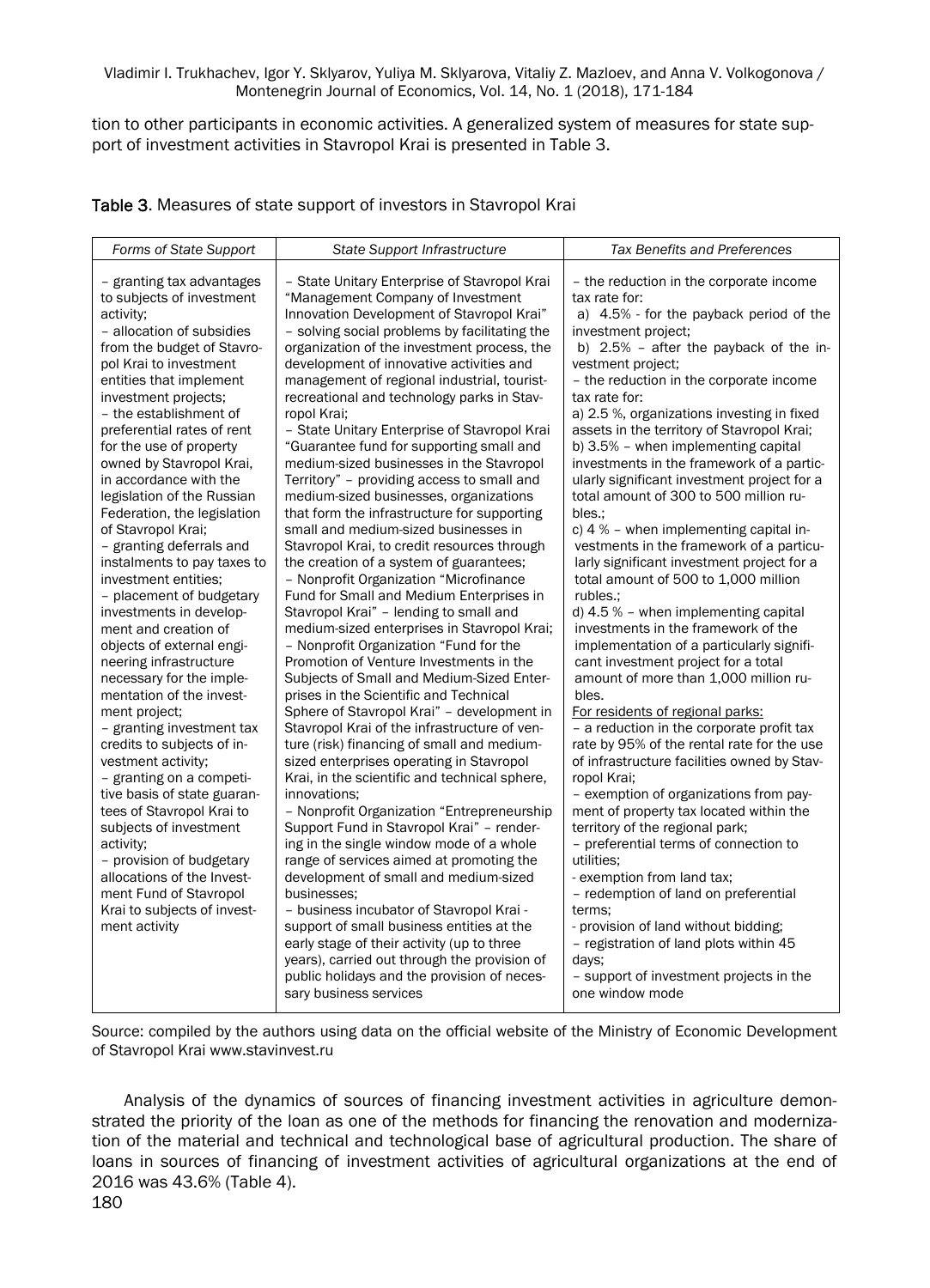| 2016 | in % to<br>2011                         | 151.9                                                         | 139.9     | 152.9                                                                             | 160.7        | 153.8             | 153.2                   | 159.5                                            | 258.0              | 19.6                                     | 1472.1                           | ×                | ×                         | 156.9  |
|------|-----------------------------------------|---------------------------------------------------------------|-----------|-----------------------------------------------------------------------------------|--------------|-------------------|-------------------------|--------------------------------------------------|--------------------|------------------------------------------|----------------------------------|------------------|---------------------------|--------|
|      | gravity,<br>spec.<br>×                  | 100.0                                                         | 42.6      | 24.3                                                                              | 18.3         | 48.9              | 43.6                    | 33                                               | ္မ                 | 3                                        | 1.5                              | 44               | ₫,                        | 17     |
| 2016 | roubles<br>thous.                       | 14282176                                                      | 6082469   | 3466648                                                                           | 2615821      | 6990262           | 6232679                 | 757583                                           | 906445             | 65614                                    | 212515                           | 628316           | 53129                     | 249871 |
|      | gravity,<br>spec.<br>×                  | 100.0                                                         | 47.3      | 26.1                                                                              | 212          | 45.1              | 38.6                    | 3                                                | 83                 | ះ                                        | $^{16}$                          | 4.7              | ै<br>ठ                    | 2q     |
| 2015 | roubles.<br>thous.                      | 12895317                                                      | 6099485   | 3365678                                                                           | 2733807      | 5815788           | 4983183                 | 832605                                           | 880044             | 63703                                    | 206325                           | 610016           | 51581                     | 48419  |
|      | gravi-<br>spec.<br>ż<br>R               | g                                                             | 47.3      | 26.1                                                                              | 21.2         | 45.1              | 40.9                    | 뎧                                                | 7.6                | 6.5                                      | $^{16}$                          | 3                | e4                        | 4.2    |
| 2014 | thous, rou-<br>Sald                     | 11723015                                                      | 5544986   | 3059707                                                                           | 2485279      | 5287080           | 4802894                 | 484186                                           | 890949             | 57912                                    | 187568                           | 35169            | 46892                     | 492367 |
|      | gravi-<br>spec.<br>ż<br>$36\,$          | ន្ទី                                                          | 49.42     | 29.64                                                                             | 19.78        | 42.32             | 30.29                   | 12.02                                            | 1.25               | 115                                      | 80                               | 8g               | 8<br>o.os                 | 6.95   |
| 2013 | roubles<br>thous.                       | 9741419                                                       | 4813924   | 2886910                                                                           | 1927014      | 4122362           | 2951023                 | 1171339                                          | 121375             | 111600                                   | 7571                             | टू<br>द          | 5682                      | 678076 |
|      | gravity.<br>spec.<br>Ŗ                  | g                                                             | 52.61     | 30.41                                                                             | 16.24        | 41.93             | 29.8                    | 12.15                                            | 3.24               | 8.06                                     | 0.16                             | 8g               | 33                        | 188    |
| 2012 | roubles<br>thous.                       | 8798986                                                       | 4629391   | 2675479                                                                           | 1429277      | 3689553           | 2620200                 | 1069353                                          | 284700             | 269276                                   | 14009                            | 1415             | 30131                     | 165211 |
|      | gravi-<br>spec.<br>ż<br>$\mathcal{S}^k$ | g                                                             | 46.24     | 24.12                                                                             | 17.32        | 48.33             | 43.28                   | 5.05                                             | 3.74               | 3.56                                     | 33                               | ٠                | ٠                         | 1.69   |
| 2011 | roubles<br>thous.                       | 9402028                                                       | 4347404   | 2267333                                                                           | 1627969      | 4543934           | 4068888                 | 475046                                           | 351322             | 335176                                   | 14436                            | ٠                | ł                         | 159254 |
|      | Indicator                               | investments<br>agriculture,<br>assets of<br>in fixed<br>total | Own funds | of the organ-<br>the disposal<br>maining at<br>Including<br>profit re-<br>ization | depreciation | Borrowed<br>funds | bank loans<br>Including | other organ-<br>borrowed<br>funds of<br>izations | Budgetary<br>funds | budget funds<br>the federal<br>Including | budgets of<br>subjects<br>the RF | local budg-<br>븺 | etary funds<br>extrabudg- | Other  |

|  |  | Table 4. Composition and structure of sources of investment in agriculture in Stavropol Krai |  |  |  |  |
|--|--|----------------------------------------------------------------------------------------------|--|--|--|--|
|--|--|----------------------------------------------------------------------------------------------|--|--|--|--|

Source: data of the Ministry of Agriculture of Stavropol Krai www.mshsk.ru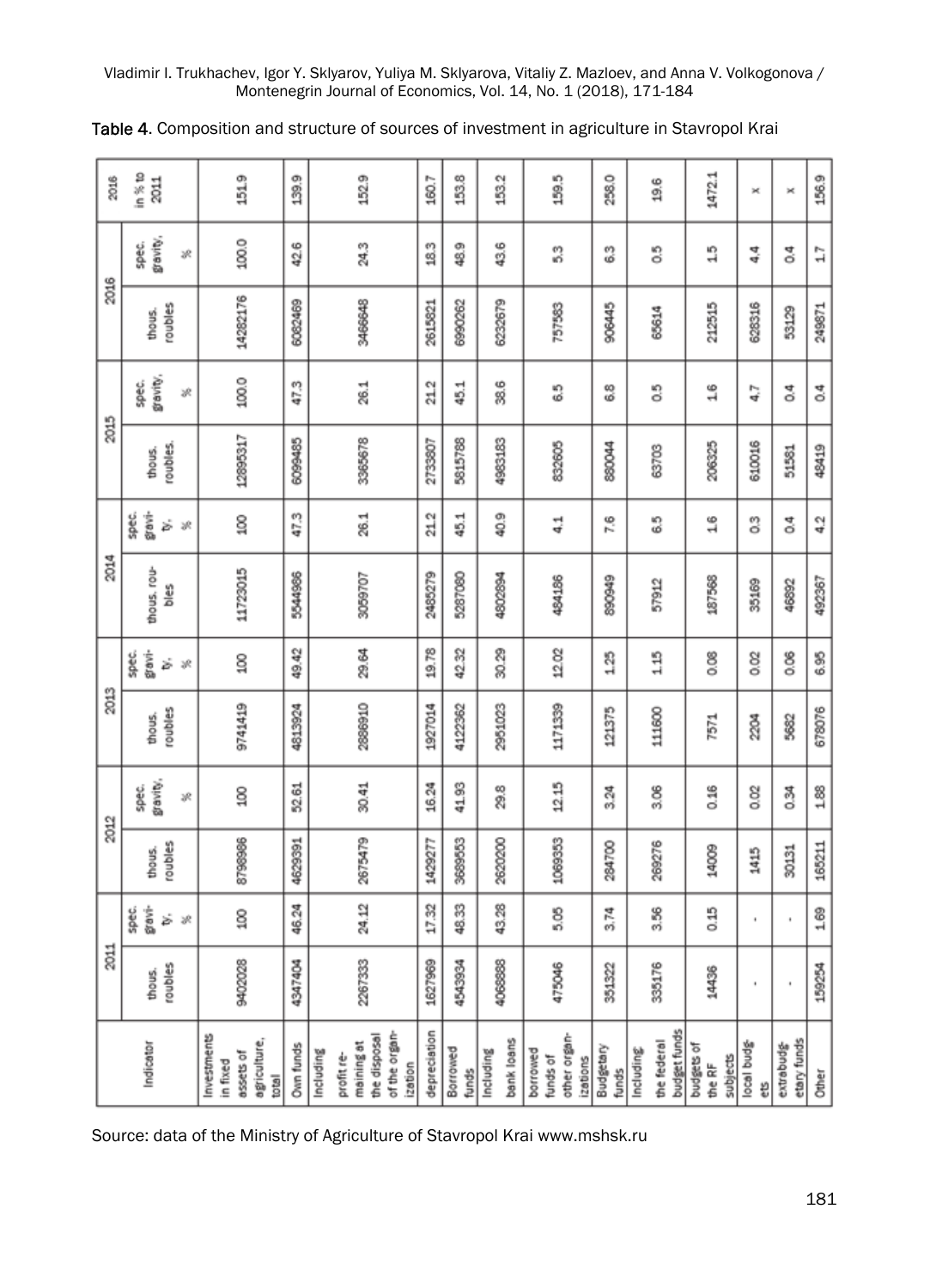From the data presented above it follows that direct investments from the federal and regional budgets in the fixed capital of agricultural enterprises since 2011 have no significant effect on the growth of production volumes. Therefore, the deficit of own sources of funds forces the agricultural enterprises to cover current costs mainly due to late repayment of accounts payable, which gradually begins to acquire the nature of the main source of stock formation. At the same time, it should be noted that in order to cover current costs, along with own sources, agricultural organizations in the conditions of the economic crisis, it is necessary to attract borrowed sources, in particular short-term bank credit. In our opinion, this is primarily due to the fact that interest rates on bank loans remain high and many agricultural organizations are not creditworthy.

Meanwhile, in view of the fact that financing activities only from own funds is not always profitable, especially in those cases when production is seasonal (especially if there are not enough own funds), the attraction of credit resources becomes regular. In addition, it is obvious that the gap between the need for funds for expanded reproduction and the amount of profit should be recovered from other sources, and primarily through bank loans.

#### **CONCLUSION**

At the same time, it should not be allowed that the only sources of working capital formation in agricultural organizations are the bank's credit and accounts payable. The point is that if the organization's funds are created mainly at the expense of short-term liabilities, its financial position will be unsustainable, since short-term use capitals need constant operational work aimed at monitoring their timely return and attracting other capitals for a short time. Thus, to have one source of working capital formation - loans - in agriculture is economically impractical. The solution of the problem of the sources of the formation of material costs should finally be expressed in the establishment of economically justified limits for the participation of various types of sources (own funds, bank loans, accounts payable) in the reproduction process in general and specifically in the formation of working capital. At the same time, their rational use is very important.

Elimination of the above problems and the solution of the key task of the deficit of borrowed sources of financing investment in agriculture consist of an integrated approach to improving the credit and financial mechanism and creating a new investment policy aimed at adapting the modern model of investment in crisis conditions. First, it is necessary to mobilize extra-budgetary sources of investment financing, including those for the agricultural sector: project financing, grants for agricultural producers, factoring, forfeiting, venture capital, and investment tax credit, shareholding of limited liability companies or additional issue of shares in joint - stock companies.

Secondly, it is necessary to improve the process of lending to agricultural enterprises. For this, it is necessary:

- Reduce the interest rate on loans for agricultural enterprises. First of all, the Central Bank of the Russian Federation should reduce the key rate to the level of rates in developed countries, which will allow banks to reduce the rate on loans to agricultural enterprises to 5-6%. This will give a great impetus to the development of investment activities in the agrarian sector of the economy of Stavropol Krai, since loans are the main external source of investment for agricultural enterprises. An example is the decision to reduce the refinancing rate in the US and the European Union in 2008. In the conditions of the financial crisis, this positively influenced the small agribusiness in these countries. In the USA and the European Union, farmers were able to take loans 1-1.5% lower, pay off loans taken in previous years at higher rates, and the governments of these countries were able to quickly solve the financial problems caused by the global financial crisis in the real sector of the economy.
- Banks need to increase the collateral ratio from 0.5 to 1 for agricultural enterprises. Credit funds are still an uncontested source of financing, but the unsatisfactory financial condition of many agrarian organizations, inadequate collateral for the loan (with a coefficient of 0.5 to the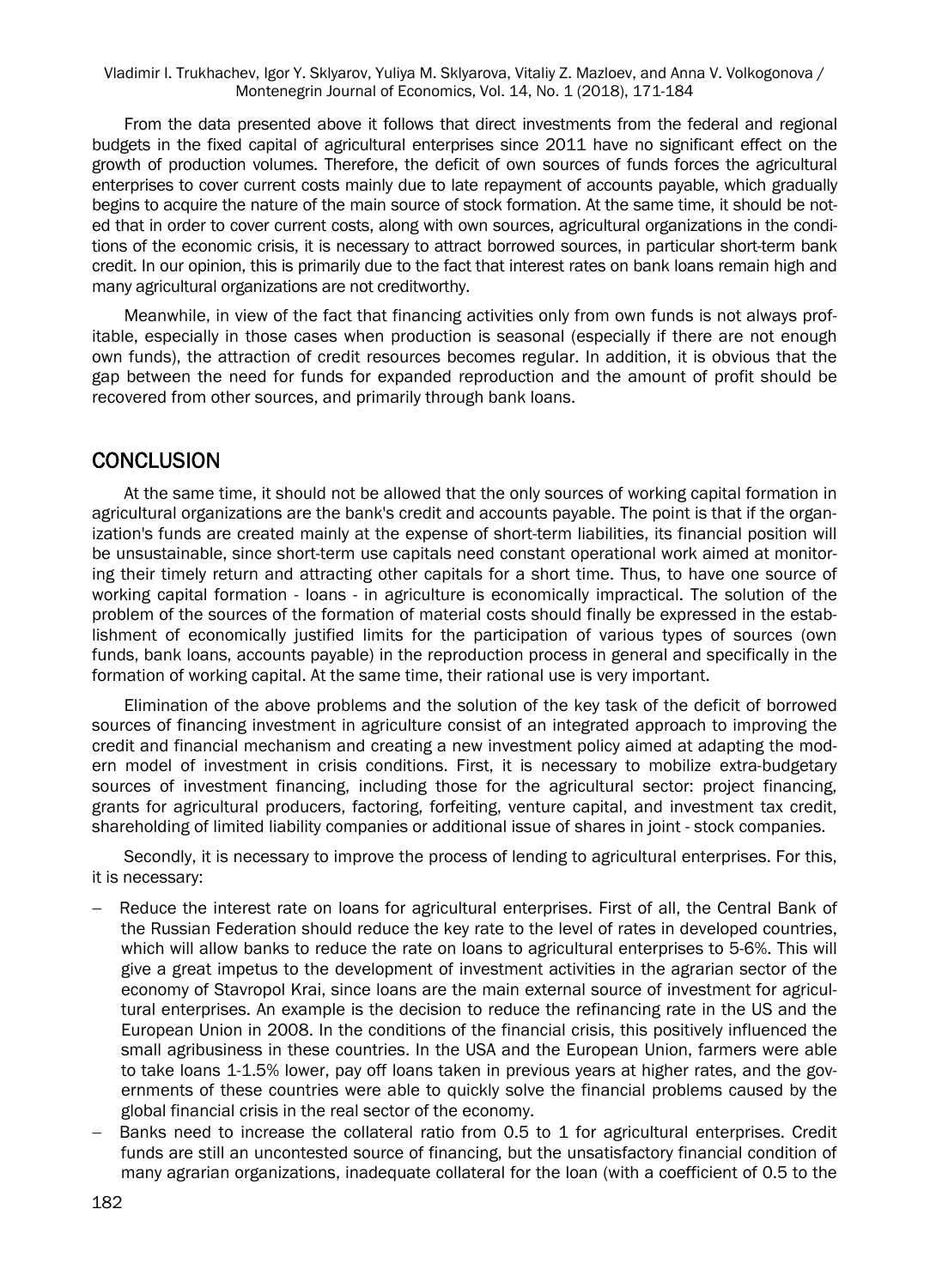value of collateral), which banks require; the lack of a positive credit history makes it difficult, and in some cases makes it impossible to obtain bank loans.

- Banks should increase the number of offers of credit products for agricultural enterprises, taking into account the specifics of their production, including the seasonality. Currently in Stavropol Krai only Rosselkhozbank has credit products for farmers, in other banks credit products are offered to agricultural enterprises on general grounds with organizations of other sectors of the national economy. This, in our opinion, is unacceptable in the agrarian region, which Stavropol Krai is.
- It is necessary to change the existing system of subsidizing loans and increase the interest of banks in granting loans to agricultural organizations, up to the establishment of plans for banks to grant subsidized loans to agricultural organizations in Stavropol Krai. Unfortunately, in the agrarian sector of the economy there was a negative situation with subsidizing. The state funds allocated for the subsidy go to the support of unreasonably high bank lending rates and bring super profits to banks. Large banks borrow money in the interbank credit market at 6-9% per annum. Then they sell money to agricultural commodity producers at 15-18%, and they receive from the state 6-7% of compensation. In fact, the state supports ultra-high interest rates of banks and stimulates the promotion of inflation, and agricultural organizations are in a losing situation and suffer from high losses because of financial speculation of banks. It is proposed to use a different funding mechanism. Under a certain program, Rosselkhozbank takes funds from the state or foreign markets at 4-5% per annum and with a minimum profit for the bank issues loans under 6-7% directly to agricultural producers.
- The state should reimburse 20-30% of the direct costs to agricultural enterprises that received an investment loan for the implementation of large-scale investment projects with investments of more than 1 billion roubles.

It should not be allowed that the only source of investment in agricultural organizations is a bank loan. Have one source of working capital - loans - in agriculture is not economically justified. The solution of the problem of sources of investment should ultimately be expressed in establishing economically justified limits for the participation of various types of sources (own funds and external (borrowed)) in the reproduction process. We propose to use all sources of our own investments: retained earnings, cash accumulated in the depreciation fund, income from the deposit of funds of the amortization fund. The next proposal is direct the increase of the authorized capital to the income for land shares and dividends of shareholders and owners, to use to increase the capitalization of agricultural organizations and further for investment in agricultural production. To intensify investment activity by improving the lending process and using non-traditional external sources of investment.

#### **REFERENSES**

- Birman, G., Schmidt, S. (2009), *Economic analysis of investment projects: transl. from English*, UNITY, Moscow.
- Birman, G., Schmidt, S. (2003), *Capital investments: economic analysis of investment projects: transl. from English*, UNITY-DANA, Moscow.
- Blank, I. A. (1995), *Investment Management*, MP ITEM LTD, Kiev.
- Bogdanov, G. A., Rakhmatullina, A. R. (2016), "State Support and Investments in Agriculture", *Science of the XXI century: current trends of development*, No. 1-1, pp. 50-52.
- *Data of the National Rating Agency "Expert RA*", available at: http://raexpert. ru/ratings/ regions/2017/
- Davydova, A.I. (2017), "Investments in agriculture: problems and solutions", *New Science: Experience, Traditions, Innovations*, Vol. 1, No. 3, pp. 124-127.